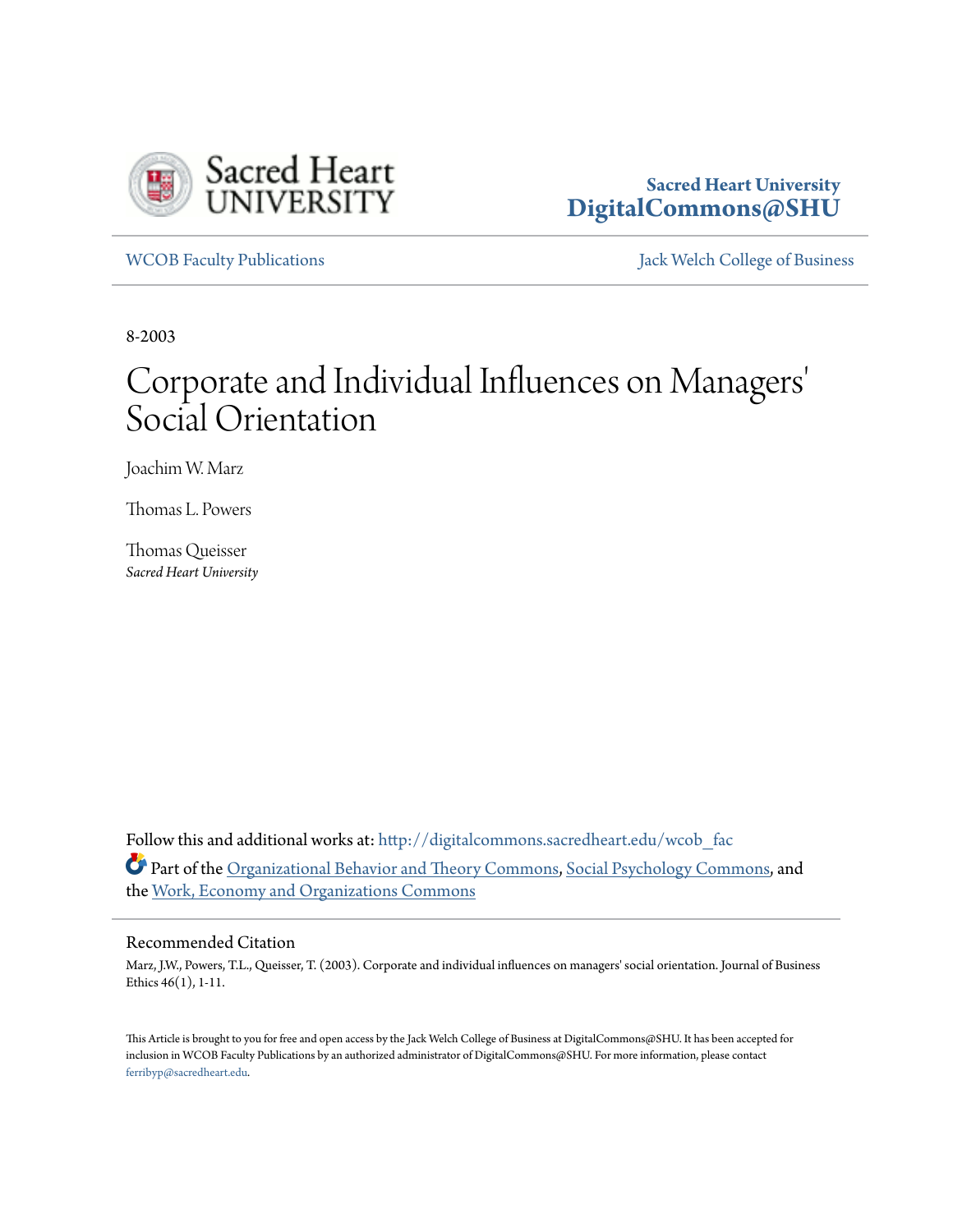## Corporate and Individual Influences on Managers' Social Orientation

*Joachim W. Marz Thomas L. Powers Thomas Queisser*

ABSTRACT. This paper reports research on the influence of corporate and individual characteristics on managers' social orientation in Germany. The results indicate that mid-level managers expressed a significantly lower social orientation than low-level managers, and that job activity did not impact social orientation. Female respondents expressed a higher social orientation than male respondents. No impact of the political system origin (former East Germany versus former West Germany) on social orientation was shown. Overall, corporate position had a significantly higher impact on social orientation than did the characteristics of the individuals surveyed.

KEY WORDS: corporate and individual characteristics, gender, hierarchy, political system origin, professional activity, social orientation

*Joachim Marz currently works as IT director of the fotofinishing group CeWe Color at Oldenburg, Germany. He holds a doctor of business administration degree from Nova South-eastern University, Ft. Lauderdale, a master of science degree from Boston University and a diploma in electrotechnics from the University of the Armed Forces in Hamburg. In former positions, he has worked as management consultant in various fields of business administration. His research interest comprises the field business and society as well as the information society.*

*Thomas L. Powers is the Research Professor of Marketing in the Graduate School of Management at the University of .Alabama at Birmingham. He received his Ph.D. from Michigan State University and has published in numerous journals including* Management International Review, Journal of Business Research, Journal of Business Logistics, The Journal of Macromarketing, Industrial Marketing Management, The Journal of Personal Selling and Sales Management, Production and Inventory Management Journal, The Journal of Health Care Marketing, *and* Health Care Management Review.

#### **Introduction**

Social orientation has been defined as the importance an individual assigns to the social responsibilities of the firm (Carroll, 1979; Aupperle et al., 1985). The research reported in this paper extends the literature on corporate social orientation by developing a framework of corporate and individual characteristics that influence the social orientation of individual managers. The individual manager's social orientation is important to the firm as it is an indicator for the firm's corporate social performance (Carroll, 2000). The research further extends the research in the area by examining the impact of political system origin on social orientation.

The research is based on a survey of 382 employees at the Berlin office of a large international accounting and consulting firm. The city where the sample was surveyed provides a unique opportunity to study political system orientation. Berlin was a divided city between 1945 and 1989 when Germany was divided into the East German state German Democratic Republic (GDR) and the West German state Federal Republic of Germany (FRG). Specific hypotheses were developed that examined the

*Thomas Queisser is Director, Academic Programs at Sacred Heart University at Luxembourg. He directs graduate programs in business (MBA), information technology and eCommerce. He is a member of the management faculty, teaching in marketing and organizational behavior. His areas of professional interest include international marketing as it relates to logistics, electronic commerce, supply chain management, and organization. He earned his Ph.D. at Northwestern University, Evanston, Illinois (U.S.A.).*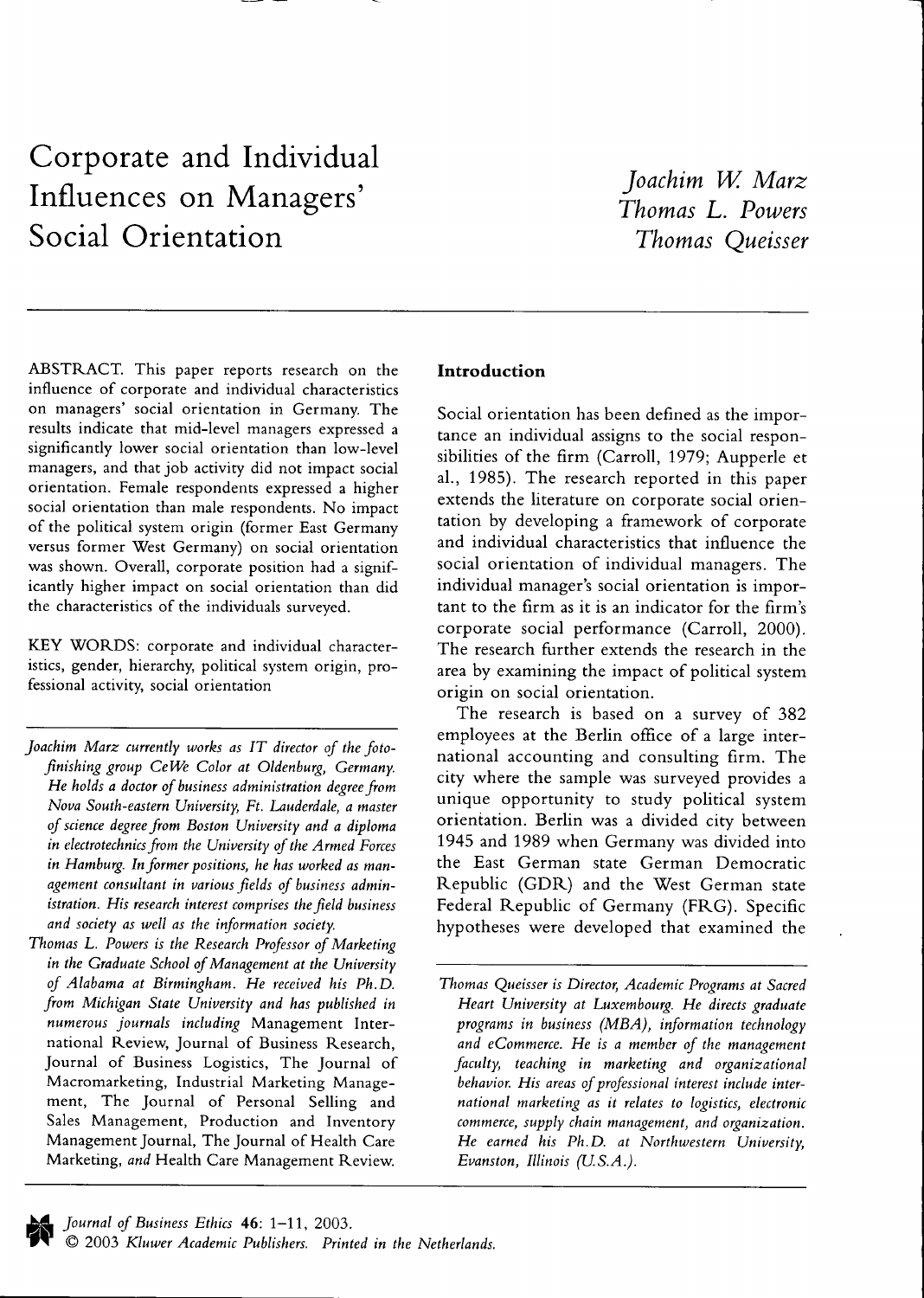impact of the individual's level in the organization, professional activity type. Political system origin, and gender on social orientation.

The results indicate that junior management had a higher social orientation than more senior management. No differences were found in social orientation between individuals that had different types of professional positions. It was found that the respondents' political system origin did not impact their social orientation. It is reported that female respondents expressed a higher social orientation than did male respondents.

#### **Review of the literature**

The question of to what extent a corporation has other than economic responsibilities is thousands of years old (Lowy et al., 1996). The development of corporate social responsibility as an academic field, however, is contemporary (Carroll, 1979). There are two characteristics that may influence the level of social orientation that an individual exhibits *within* an organization. The first consists of corporate characteristics. These include the hierarchy level the individual has reached and the individual's professional occupation. The second group contains individual characteristics. These comprise the individual's gender as well as the individual's socio-cultural background including their political system origin.

#### *Corporate characteristics*

Corporate characteristics comprise the factors that are related to the organization in which an individual works and are comprised of hierarchy level and professional activity.

*Hierarchy level.* Hierarchy level can be defined as the level an individual has reached in the corporation's organizational structure. Previous research by Ostlund (1977) examined the impact of the respondents' hierarchy level in the organization, operationalized as top versus middle, on social orientation. The study did not reveal significant differences between the two groups.

Lusch and Laczniak (1987) hypothesized that top managers show a higher level of ethical orientation than the layer below top management as anything that takes away from profit, including ethical behavior, is perceived by lower level management as an impediment to organizational advancement and recognition.

Izraeli (1988) reported no significant impact of organizational level on management behavior. The same study tested for a possible impact of age on ethical perceptions, but did not find a significant correlation. Ravlin and Meglino (1987) examined the impact of status in the firm (supervisor versus nonsupervisor) and other demographic variables on individuals' value systems. In terms of hierarchy level impact, the study revealed that supervisors were more likely to express achievement orientation in their responses than nonsupervisors, and were less likely to help others. Other research also reports value differences among top, middle and lower level managers (Posner and Schmidt, 1984).

*Professional activity.* An individual's professional activity is the type of task that individual carries out at his or her workplace. Differences in social values between salespeople selling industrial products and service salespeople have been reported (Dubinsky et al., 1985). Frederick and Weber (1987) found significantly stronger differences between executives, union members, and community activists than within these groups in ranking terminal values and instrumental values.

Ibrahim and Angelidis (1995) examined differences in the social orientation of inside and outside directors, using a sample of 429 board directors. The results indicated that outsiders were less economically oriented than insiders and more sensitive to philanthropic endeavors. Lowy et al. (1996) examined whether directors of different types of organizations show different levels of social orientation. The study revealed that concern for economic issues declined as the organization type moves from for-profit to nonprofit, while concern for social responsibility increased when going from for-profit to nonprofit.

 $\overline{2}$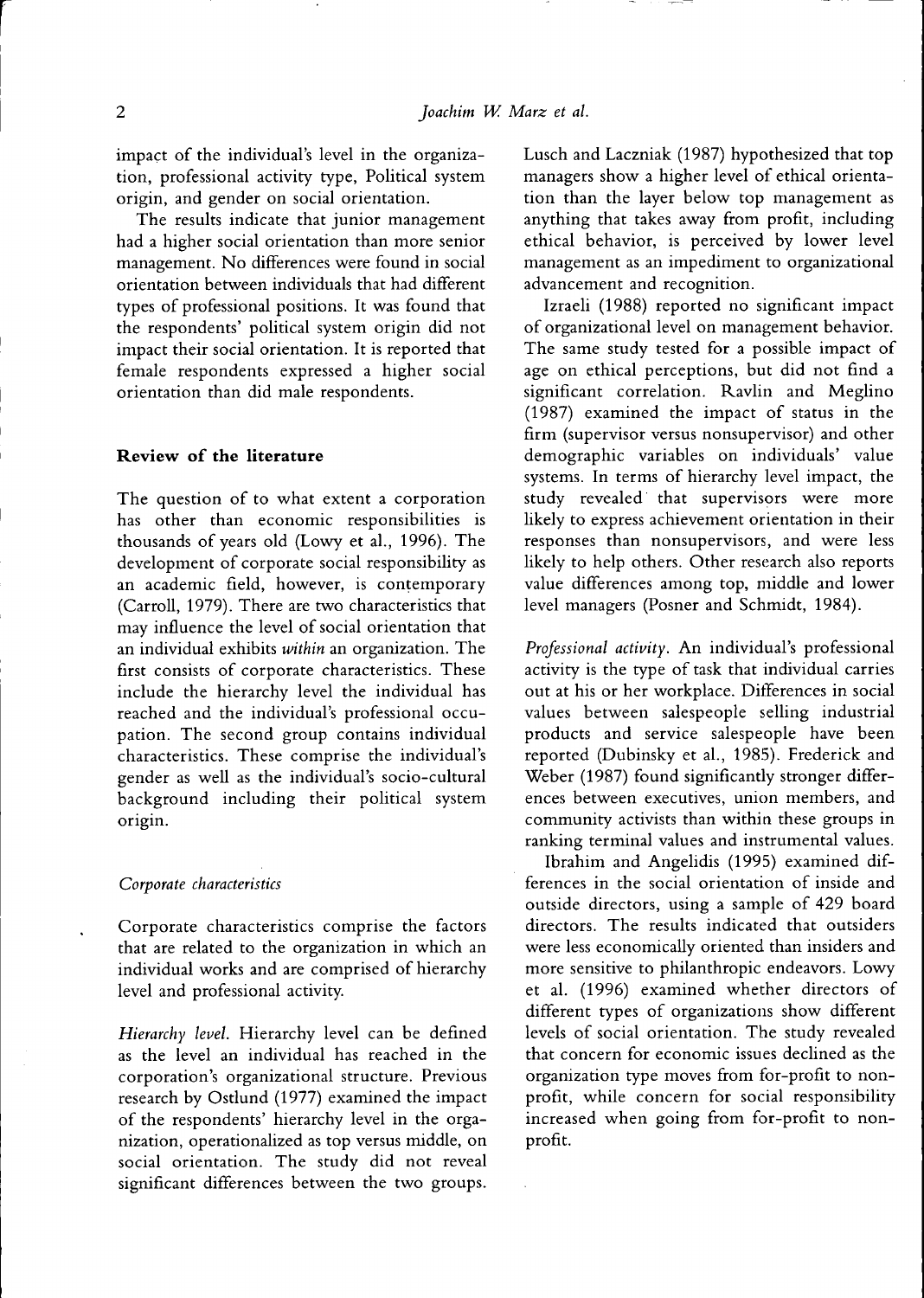#### *Individual characteristics*

Individual characteristics are those demographic factors that may be linked to an individual's perceptions of social responsibility. They include gender, age, education and work experience, nationality, and religion (Loe et al., 2000). Gender is one of the mostly analyzed individual factors (Collins, 2000; Ford and Richardson, 1994; Robin and Babin, 1997), however, it was included in this study to facilitate comparisons to other research. An individual's national background as one form of socio-cultural background has been identified as an important factor (Collins, 2000; Maignan, 2001). The individual's social and cultural backgrounds may in turn influence their attitudes and behavior. The present research examines the impact of the political system origin as important part of the individual's social-cultural background that influences social orientation.

*Political system origin.* Political system origin refers to the governmental organization form of the state an individual originates from. Major types are the Western mixed free-market democratic system and the communist/socialist system that prevailed in the Soviet Union and its related states until the late 198O's. The political system a person lives in or originates from is part of the overall socio-cultural background of that individual. It has been recognized as important for individuals' value systems (e.g. Donaldson, 1982; Clarkson, 1988). Cross-cultural studies have been conducted to analyze the impact of the respondents' socio-cultural background on ethical beliefs (Kelley and Whatley, 1987; Izraeli, 1988; Husted et al., 1996; Maignan, 2001). Differences in value systems have been reported in the literature. Ravlin and Meglino (1987) report differences in the preferences of ethics-related values based on the geographic origin of respondents within regions of a country. The socio-cultural background of a country is not static, but changes over time. Holmes (1976) reported significant changes over time towards higher levels of social orientation as time passed by.

An interesting basis for the research of sociocultural and political system impact on individual

values is the case of Germany. Germany was divided into two separate states between 1949 and 1989. In 1949, the Federal Republic of Germany (FRG) was founded in the occupation zones of the Western allies, and the German Democratic Republic (GDR) was founded in the Soviet occupation zone. That cut was deep, as the two German states belonged to different political systems, and contacts were stringently restricted. The separation came to an end de facto in 1989 and de jure on October 3, 1990 when the reunification came into force. Differences in values still are significant (Noelle-Neumann, 1993, Pollack, 1997; Veen, 1997). The research institute "Institut für Demoskopie in Allensbach" (1998) reported that two thirds of East Germans dislike West Germany's social market system "Soziale Marktwirtschaft" and prefer a system located between socialism and the free market system.

The literature supports the position that there is an impact of socio-cultural background, or, more narrowly, political system background on personal values such as social orientation.

*Cender.* The impact of gender on value systems has been tested in numerous studies. However, it is not clear what impact gender has on social orientation. The impact of gender and type of moral reasoning was examined by Derry (1987) and there was found to be no significant relation between gender and type of moral reasoning. The impact of gender and other demographic variables on ethical perceptions has been examined (Kidwell et al., 1987; Ford and Richardson, 1994; Robin and Babin, 1997). The studies differed in their results (see Collins, 2000). The Kidwell et al. study for instance concluded that male and female managers did not differ in their perception of what is ethical and what is unethical. An interesting finding of the study was that each gender viewed the opposite sex as more unethical than their own.

Ibrahim and Angelidis (1994) analyzed the effect of board members' gender on social orientation. Their study found that female directors exhibited a stronger orientation toward the discretionary [philanthropic] component of corporate responsibility. Male board members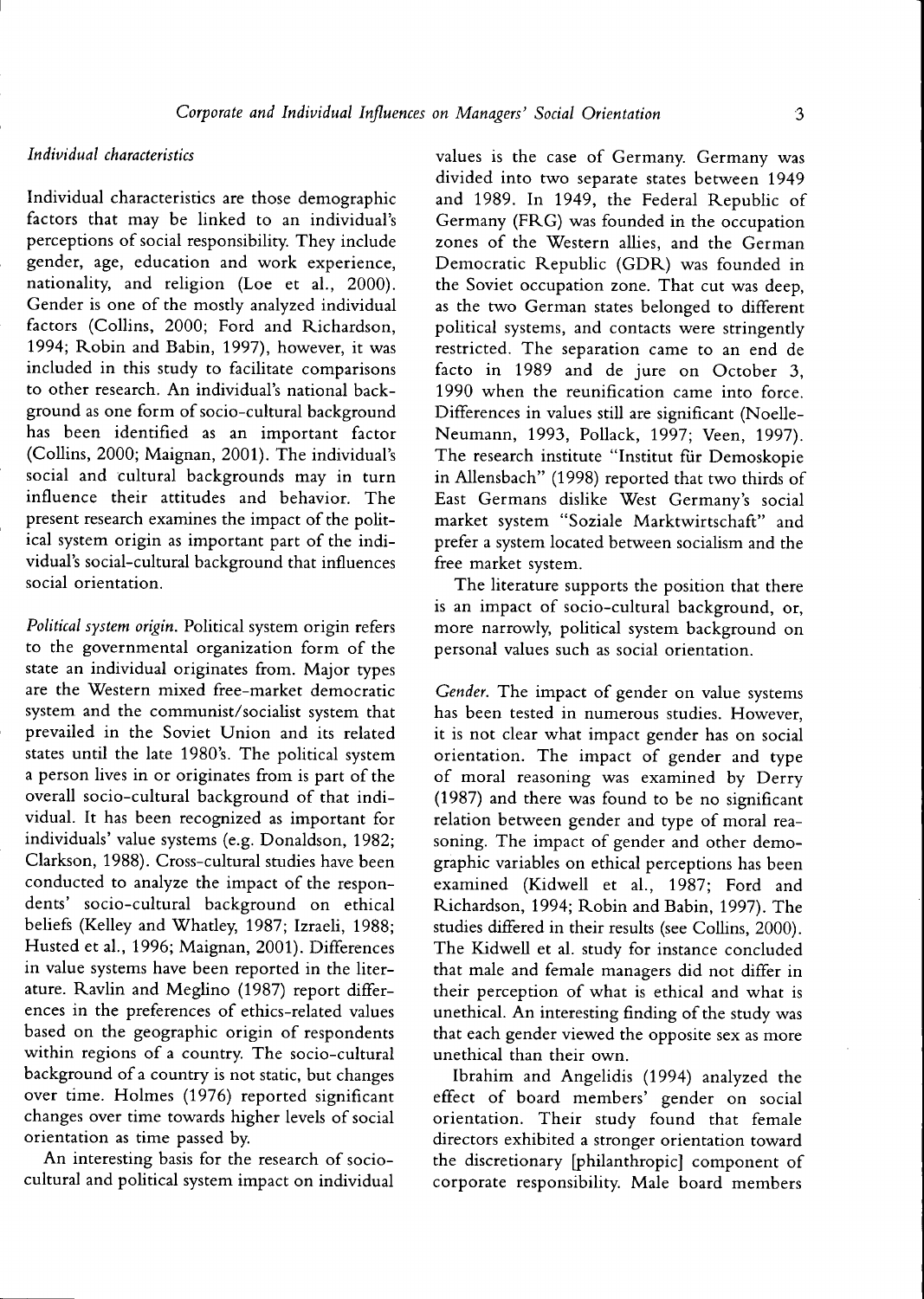were more concerned about economic performance. No significant differences between the two groups were observed with respect to both the legal and ethical dimensions.

#### **Research objective and method**

The objective of this research was to examine the impact of the corporate characteristics (hierarchy level and professional activity) and individual characteristics (political system origin and gender), on social orientation. A further objective of the research was to determine whether corporate or individual characteristics have a higher overall impact on social orientation. The research framework is seen in Figure 1.

*Hierarchy level and social orientation.* It was hypothesized that there is an inverse correlation between hierarchy level and social orientation.

HI: Junior management members have a significantly higher level of social orientation than senior management members. *Professional activity and social orientation.* It was hypothesized that professional activity does not impact social orientation. This study setup categorized professional activity into auditors, tax consultants and management consultants.

H2: The level of social orientation is statistically the same across professional activity type.

*Political system origin and social orientation.* It was hypothesized that the political system from which the respondent originates has an impact on his/her social orientation and that persons originating from a socialist system have a higher social orientation than persons originating from a mixed/free market system.

H3: Individuals from a socialist system have a significantly higher level of social orientation than individuals from a mixed/free market system.

*Cender and social orientation.* It was hypothesized that gender impacts the level of social orienta-



Figure 1. Research design.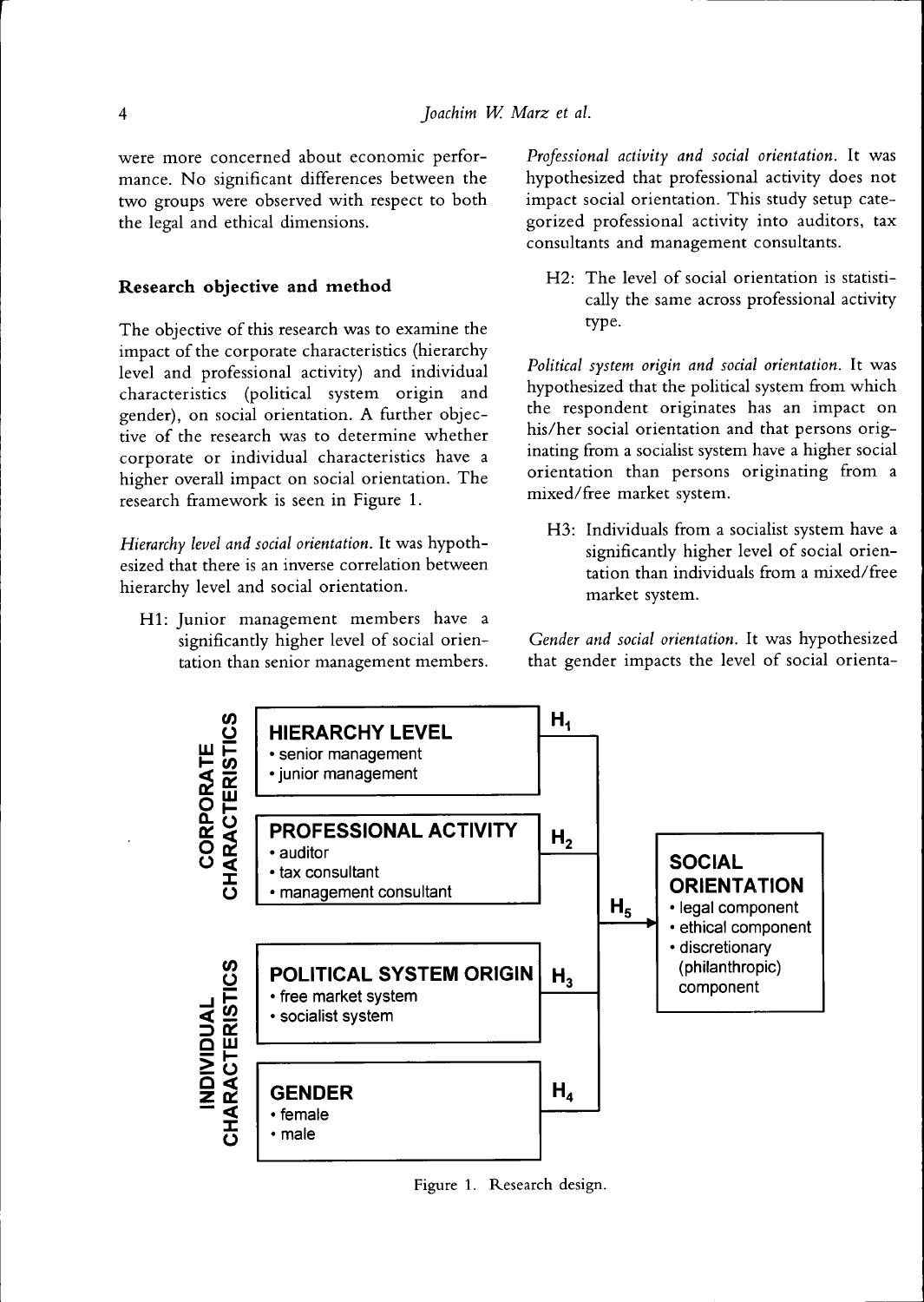tion and that that female respondents possess a higher level of social orientation than male respondents.

H4: Female individuals have a significantly higher level of social orientation than male individuals.

*Corporate versus individual characteristics.* It was hypothesized that individual characteristics have a stronger impact on social orientation than corporate characteristics.

H5: Individual characteristics have a significantly stronger impact on social orientation than corporate characteristics.

*Sampling frame and method.* The sample was taken from the Berlin office of a large international audit and consulting firm. The cover letter and questionnaire was distributed to employees' mailboxes. Of 382 questionnaires distributed, 112 completed questionnaires were returned for a response rate of 29.3%. Although the response rate was considered adequate, non-response bias can affect research that is related to business ethics (Babbie, 1992; Randall and Gibson, 1990; Trevino, 1986). It is interesting to note that four questionnaires (above the 112 returned completely filled out) were returned with missing political orientation data, indicating that this remains a sensitive point to the respondents. This may have also influenced the overall response rate. Non-response bias was tested using ANOVA. No difference was found between results on social orientation for early and late questionnaires. Details of the survey administration are contained in Appendix A.

#### **Results and findings**

112 valid questionnaires that were returned corresponding to a response rate of 29.3%. This response rate is in consistent with prior research and was deemed acceptable. The results and findings are presented on a hypothesis-byhypothesis basis. For hypotheses 1 through 4, ANOVAs were performed to test the hypotheses, and additionally MANOVAs were conducted for every independent variable to analyze its impact on each of the social orientation categories *legal orientation {LO), ethical orientation {EO),* and *discretionary orientation {DO).* Table I presents an overview of the results.

HI: Junior management members have a significantly higher level of social orientation than senior management members.

The results of ANOVA reveal a significance level of 0.003; therefore the null hypothesis is rejected. The hypotheses that junior management members do express a higher social orientation than senior management members is supported. The MANOVA carried out to examine how senior and junior management differ in the social orientation categories revealed that junior management's legal orientation does not differ from senior management's legal orientation (alpha LO = 0.487) and that junior managers express a higher ethical and discretionary orientation than senior managers (alpha  $EO = 0.087$ , alpha DO  $= 0.001$ .

H2: The level of social orientation is statistically the same across professional activity type.

Based on the ANOVA, the significance level for different levels of social orientation among the three groups was 0.38 indicating that there is no statistically significant difference in social orientation among the three professional activity groups of auditor, tax consultant, and management consultant. Neither did the groups differ in any of the social orientation components (the respective significance levels for the categories were alpha  $LO = 0.152$ , alpha  $EO = 0.741$  and alpha  $DO = 0.85$ . Therefore the findings support the hypothesis.

H3: Individuals from a socialist system have a significantly higher level of social orientation than individuals from a free market system.

The ANOVA indicated a significance level of 0.82, indicating that there was no significant relationship between political system origin and social orientation. Therefore, the hypothesis was not supported. The MANOVA carried out to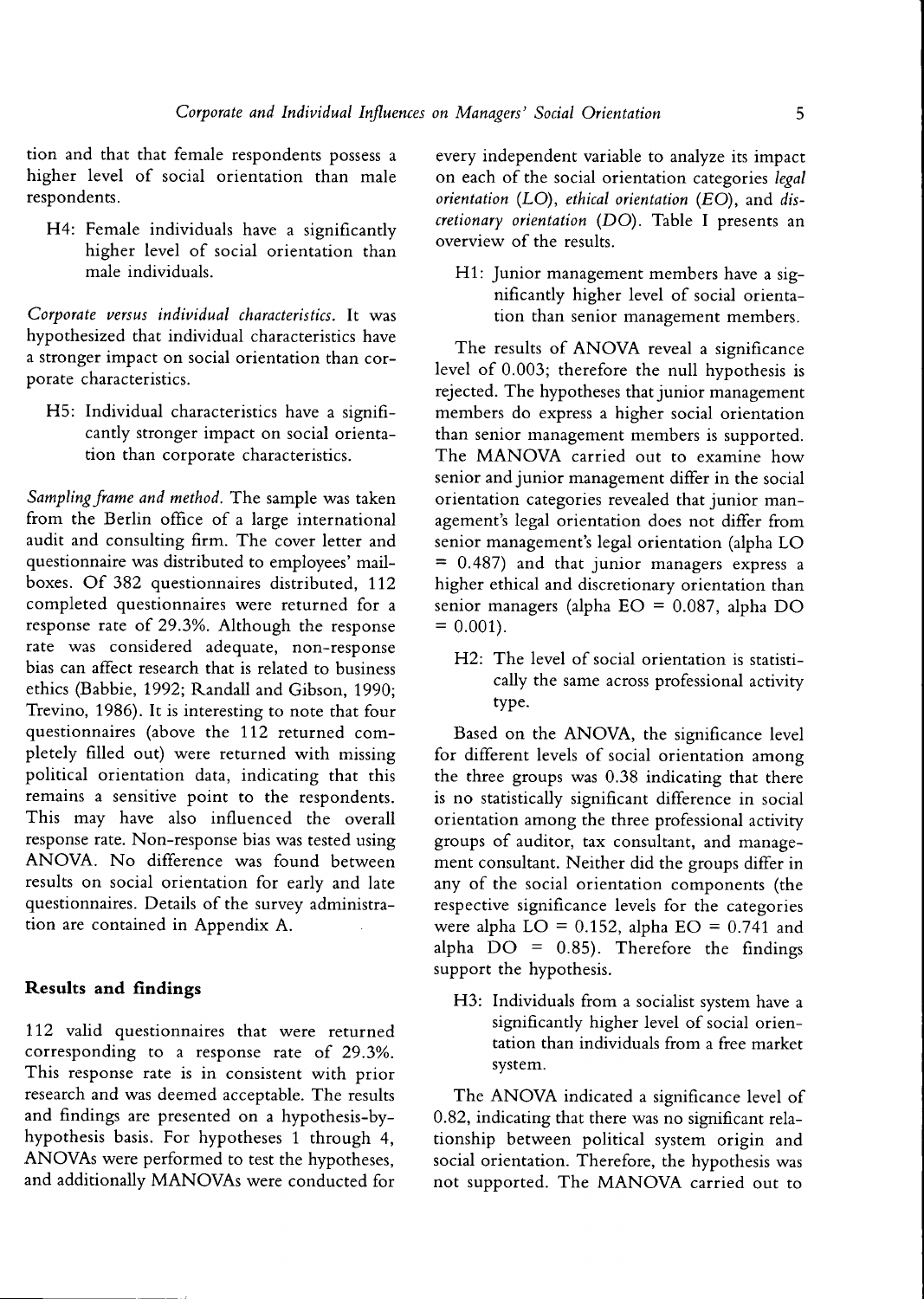### *Joachim W. Marz et al.*

TABLE I Findings overview

|                | Hypothesis                                        | Social orientation<br>(SO) hypothesized                                             | Results by hypotheses                                                                                                                                                                          | Results on SO<br>categories (legal,<br>ethical and discretionary<br>$-$ LO, EO, DO)                                                                                                                                |
|----------------|---------------------------------------------------|-------------------------------------------------------------------------------------|------------------------------------------------------------------------------------------------------------------------------------------------------------------------------------------------|--------------------------------------------------------------------------------------------------------------------------------------------------------------------------------------------------------------------|
| H1             | Hierarchy                                         | Senior<br>management's SO ><br>junior<br>management's SO                            | Senior management's<br>$SO >$ junior<br>management's SO<br>(Expectation confirmed,<br>alpha = $0.003$ )                                                                                        | No significant<br>differences in senior<br>mgt and junior mgt<br>LO (alpha = $0.487$ )<br>senior mgt's $EO$ ><br>junior mgt's EO<br>$(alpha = 0.087)$<br>senior mgt's DO ><br>junior mgt's DO<br>$(alpha = 0.001)$ |
| H <sub>2</sub> | Professional<br>activity                          | Auditors' $SO = \text{tax}$<br>consultants' $SO =$<br>management<br>consultants' SO | No significant<br>differences between<br>auditors' SO,<br>tax consultants' SO<br>and management<br>consultants' SO<br>(Expectation confirmed,<br>alpha for different<br>$SOs = 0.38$           | No significant<br>differences between<br>auditors', tax<br>consultants' and<br>management<br>consultants' LO,<br>EO, and DO<br>(alpha $LO = 0.850$<br>alpha $EO = 0.741$<br>alpha $DO = 0.152$                     |
| H <sub>3</sub> | Political<br>system origin                        | Socialist system<br>origin $SO$ > free<br>market system<br>origin SO                | No correlation<br>between political<br>system origin and<br>SO (alpha for hyp<br>confirmation = $0,82$ )                                                                                       | No significant<br>differences between<br>socialist system and<br>free market system<br>origin LO, EO, and DO<br>(alpha LO = $0.671$<br>alpha $EO = 0.975$<br>alpha $DO = 0.829$                                    |
| H4             | Gender                                            | Females' SO ><br>males' SO                                                          | Females' SO ><br>males' SO<br>(Expectation confirmed,<br>alpha = $0.04$ )                                                                                                                      | No significant<br>differences in females'<br>and males' LO and EO<br>(alpha LO = $0.549$<br>alpha $EO = 0.708$ )<br>Females' DO > males'<br>DO (alpha = $0.015$ )                                                  |
| H <sub>5</sub> | Individual<br>versus corporate<br>characteristics | Impact of individual<br>characteristics ><br>impact of corporate<br>characteristics | Impact of individual<br>characteristics <<br>impact of corporate<br>characteristics (at<br>0.05 significance level<br>observed power for corp.<br>$factor = 0.796$ , for<br>indiv. $= 0.381$ ) |                                                                                                                                                                                                                    |

 $\ddot{\phantom{a}}$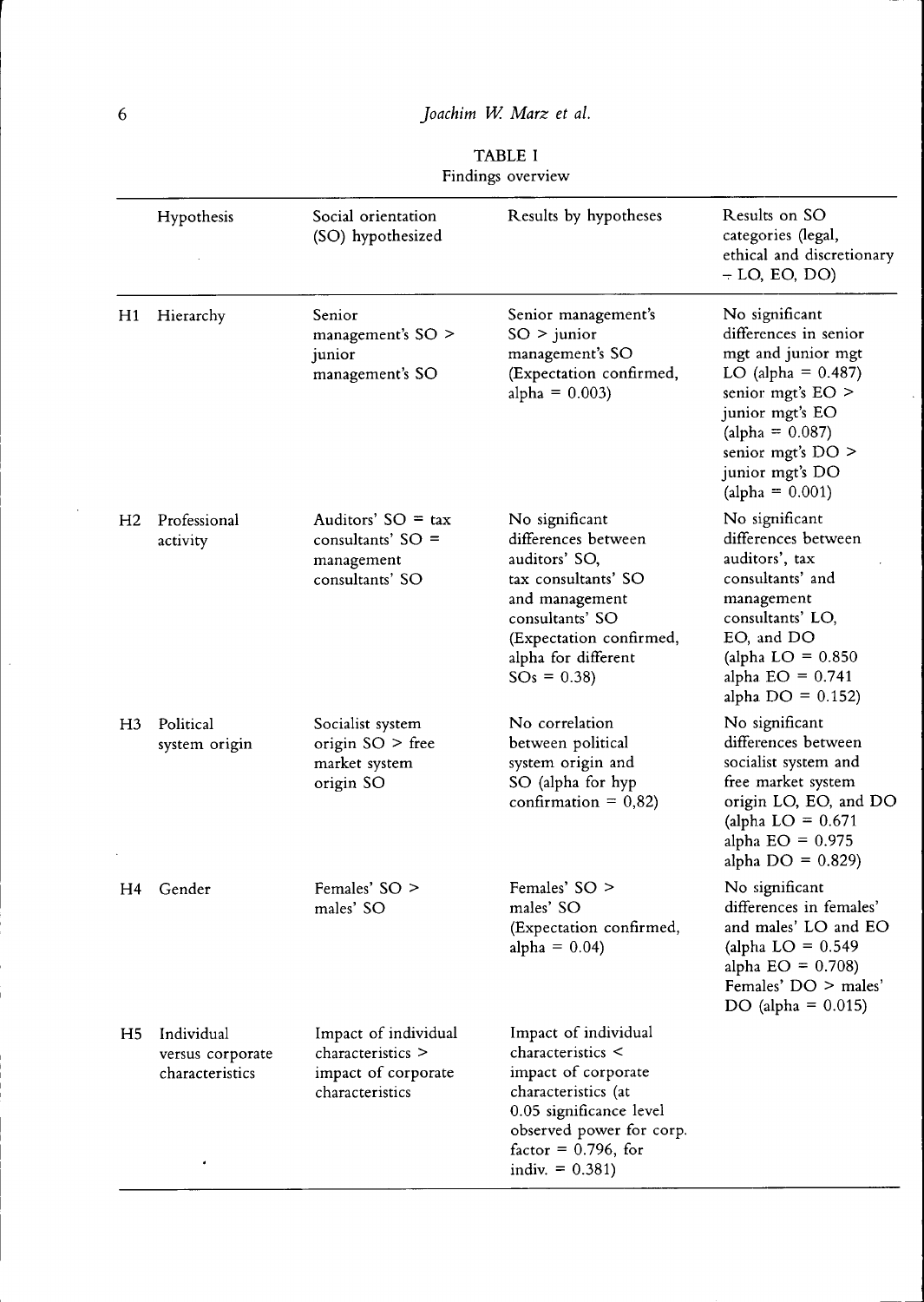examine the categories' contributions revealed that no one category could be isolated as the single primary factor for the overall level of social orientation: the respective significance levels for differences in legal, ethical, and discretionary orientation were alpha LO = 0.671, alpha EO  $= 0.975$ , and alpha  $\overline{DO} = 0.829$ .

H4: Females have a significantly higher level of social orientation than males.

The ANOVA results indicated a significance level of 0.04 supporting the hypothesis that female respondents have a higher social orientation than male respondents. The MANOVA reveals that as in the hierarchy-based differences in social orientation, orientation toward the discretionary (philanthropic) responsibilities of the firm contributes most to the difference. There were no significant differences in the levels of legal orientation and of ethical orientation (alpha  $LO = 0.549$ , alpha  $EO = 0.708$ ), but female respondents expressed a significantly higher discretionary orientation than male respondents (alpha  $\overline{DO} = 0.015$ ).

H5: Individual characteristics have a significantly stronger impact on social orientation than corporate characteristics.

Factorial ANOVAS for the combined individual factor (comprising gender and political system origin) and the combined corporate factor (comprising hierarchy level and professional activity) revealed significance levels of 0.225 and 0.112, respectively. We failed to reject the null hypothesis; the individual characteristics analyzed in our study do not have a stronger impact on social orientation than the corporate characteristics analyzed.

#### **Discussion**

The results are summarized and discussed by the areas examined in the hypotheses:

*Hierarchy level.* Between senior management and junior management, the findings were consistent with the existing literature. Kram et al. (1989) observed that the ethical perceptions of managers

vary systematically by organizational level, due to the "unique priorities, pressures and norms characterizing each management level". It is entirely possible that these finding can be generalized to many other firms where lower level managers possess a higher social orientation than middle management.

*Professional activity.* The hypothesis that professional activity does not impact social orientation was confirmed in this study. There was, however, a higher legal orientation among auditors and tax consultants, which may be directly linked to the higher visibility of the legal system for these two groups. This difference was not significant, however. Since the literature suggests that the closer the professional activities are to each other, the smaller the possible differences in social orientation (Dubinsky et al., 1985; Frederick and Weber, 1987), it can be inferred that the jobs performed by respondents are similar. This supports the sample firm's "one firm" approach that offers integrated service covering a wide range of the client's audit and consulting needs.

*Political system origin.* Contrary to the study's hypothesis, there was no impact of the political system origin on social orientation. While all opinion polls show significant differences between East Germans and West Germans, in this sample it did not matter from which sample a respondent originates. It may be that the circumstances in which a person lives currently outweigh the past circumstances in which the respondent lived, especially in the global whitecollar culture of professional services. It may be inferred that the German reunification process, in terms of value systems, is closer to completion than it appears from present opinion polls and that differences in value systems can be contributed more to present life circumstances and less to the impact of the political system from which an individual originates.

*Gender.* As hypothesized based the review of the literature, female respondents expressed a significantly higher social orientation than male respondents. The difference mostly is driven by the component "discretionary orientation" that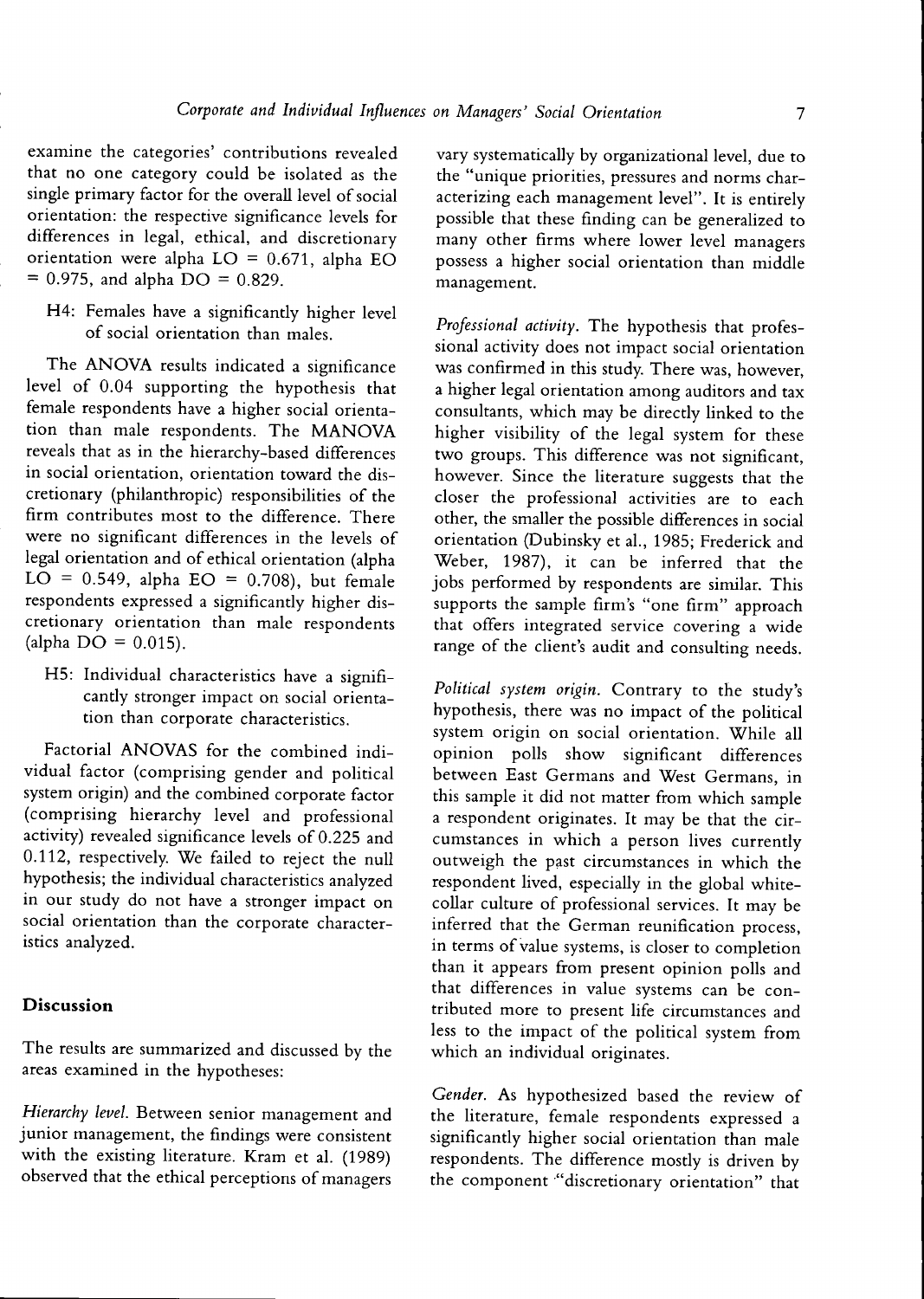comprises mostly philanthropic activities. This result is consistent with the Ravlin and Meglino (1987) study in which female respondents have expressed a higher orientation toward "helping" than male respondents, and also is consistent with the Ibrahim and Angelidis (1994) study on gender-related differences in social orientation, not only in terms of social orientation as a whole but also in terms of the social orientation categories. In both studies, female respondents exhibited a significantly stronger social orientation than male respondents and a significantly stronger discretionary (philanthropic) orientation.

*Corporate versus individual characteristics.* Overall, corporate characteristics had a stronger impact on social orientation than individual characteristics. The ranking in terms of statistical significance was hierarchy, followed by gender, followed by professional activity, and followed by political system origin. The relatively high importance of corporate factors may be an indication of cultures that are developed in the organization; therefore it is likely that the results cannot be generalized to other organizations.

*Social orientation.* The study has demonstrated there is an impact of corporate as well as individual characteristics on social orientation. Based on the study results, it can be implied that all categories of social orientation have their own, independent meanings: in the differences related to professional activities, the legal category has the highest impact; in gender-related differences, the discretionary category is the driving factor; and in university degree type (used as control variable) differences, the ethical category is the driving factor. The level of the three categories' values varies significantly among the respondents groups analyzed.

*Limitations of the study.* As with all empirical studies, the sample size drives the generalizability of the findings. With 112 valid questionnaires, the sample size appears sound enough to support the findings as presented in this study; however, generalization of the findings must be made with care, due to the limitations imposed by the limited sample size.

The sampling frame was very similar to consulting firms around the globe, but rather different from other firm types, which form the majority of the business community, such as production and trade companies. The operationalization of variables for hierarchy level and professional activity cannot easily be translated into other business environments. Furthermore, the sample firm's top management, be it on national or on international scale, was not contained in the sample.

#### **Summary and conclusions**

The research reported in this paper extends the literature on social orientation by developing a framework of variables into corporate and individual characteristics as well as examining the impact of the political system an individual originates from on corporate social orientation. Social orientation of individuals within corporate environments is an important element of an individual's managerial perspective and may predict actual business behavior. This paper contributes to the field of social orientation by reporting that managers with a socialist system origin did not differ in their social orientation from managers with a free market origin. This was an unexpected and interesting finding.

There are several areas that warrant future research on social orientation. It would be interesting to compare junior management's social orientation to senior management's social orientation in other study settings, possibly in other business types in the private sector, including production or trade organizations. As the operationalization of professional activity was rather specific, it would be interesting to extend research in professional activity impact on social orientation with other operationalizations in other study settings. Regarding political system origin, there was a great gap between commonly held expectations, as formed by recent and current public opinion polls and the study results. Clearly, this aspect of the research should be replicated in other settings. The impact of corporate versus individual characteristics on an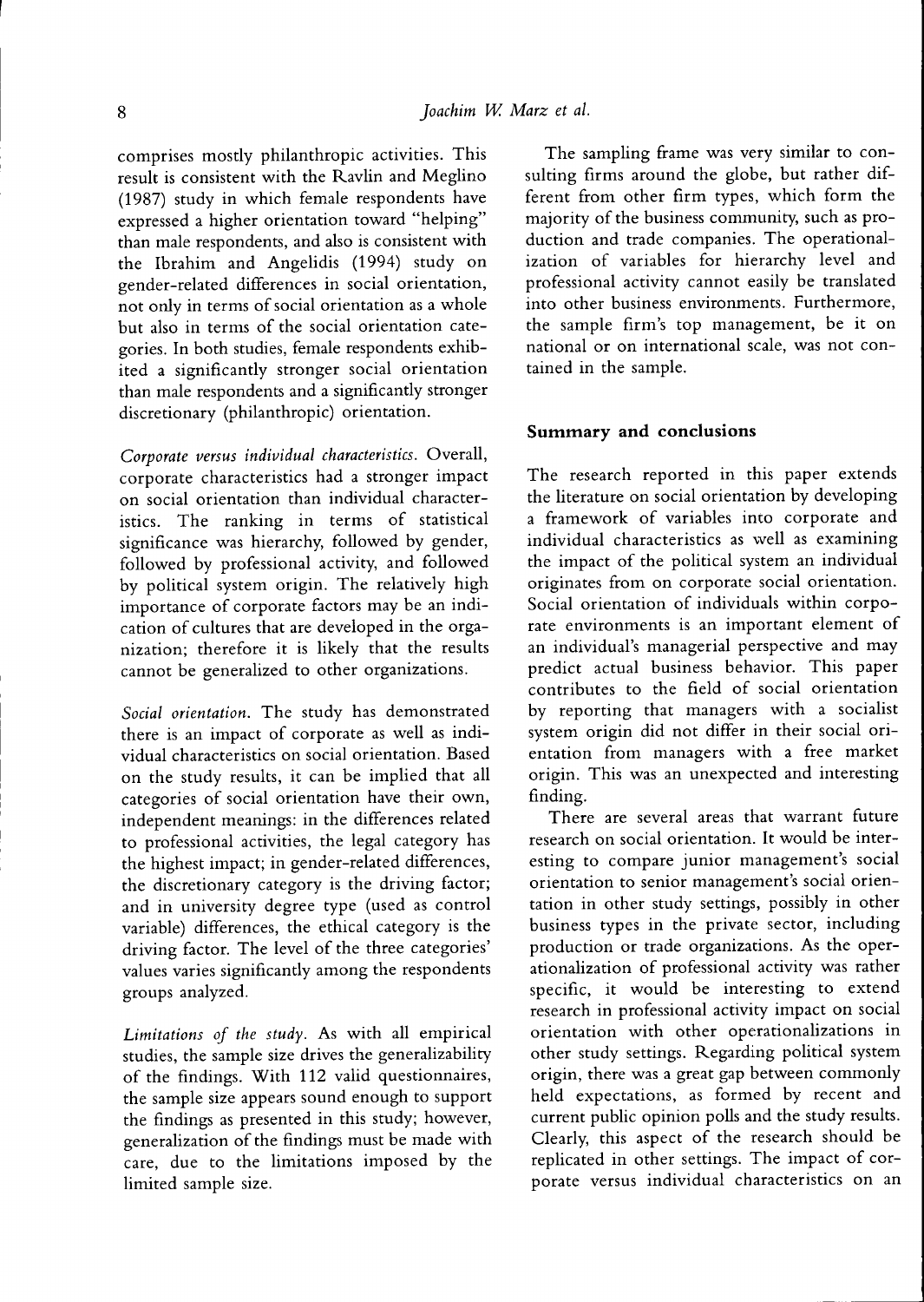individual's social orientation is also worthy of further research.

#### **Appendix A**

#### *Survey administration*

*Operationalization of variables.* Hierarchy level is operationalized in two levels. The first level comprises partners, senior managers and managers, and the second level comprises junior-level individuals. Level 1 to 5 is the junior level, with titles varying with the department (assistant auditor, auditor [audit], assistant tax consultant, tax consultant [tax], consultant/senior consultant [management consultants]). Colleagues at this level work as project staff and assume some responsibility for subprojects or small projects. Managers and senior managers are responsible for the acquisition and execution of projects. The partners also acquire projects, direct client relationships, and participate in strategic developments, modifications in service portfolio, and similar higher level tasks.

Professional activity was operationalized as audit, tax consulting, and management consulting. Audit comprises the auditing services as defined by the law plus such audit-related consulting services as the reorganization of finance and administration departments. Tax consulting focuses on tax burden minimization and legal constructions. Only some of the services offered by the management consulting branch are auditor tax-related. Services cbange significantly over time, with a tendency toward more technicallyoriented services, as new business fields evolve on a continuous basis (e.g. software process optimization, electronic commerce, and ERP implementation).

Political system origin was operationalized as socialist system origin versus free market system origin. In the Iron Curtain period which lasted de facto from 1945 to 1989, Germany was divided into the East German state, the German Democratic Republic (GDR), which belonged to the socialist block and the West German state, and the Federal Republic of Germany (FRG), which belonged to the free-market block. The Berlin office of an international firm is an ideal population for a test of these attributes. During the separation, Berlin was divided into West Berlin, with about 2 million inhabitants, and East Berlin, with about 1.5 million inhabitants. Geographically, Berlin is situated in East Germany. In no other city is the "blending" of people originating from the respective blocks higher.

Gender was operationalized as female and male. As the ratio male/female is about two to one in the population studied, statistically significant findings were possible in the analysis.

Social orientation measures respondents' orientation toward the social responsibilities of the firm. The social orientation is the sum of the orientation toward the legal, the ethical and the discretionary responsibilities of the firm. Social orientation is measured using a questionnaire developed by Aupperle (1985) which consists of several sets of four statements, each of which reflects the fulfillment of one of the four components. The questionnaire contains 15 sets of four statements, each of whicb reflects one of Carroll's social responsibility components. The orientation toward economic performance is labeled "concern for economic performance", and the overall orientation toward the other three components is labeled "social orientation". Social orientation is also called "concern for society" or "corporate social responsibility orientation" (CSRO). Respondents must give a weight to each statement, scoring the relative value respectively importance they assign to the statement.

*Instrument translation and pretest.* The Aupperle questionnaire that has been used as the instrument in this study had to be translated for use in Germany. The translation process followed tbe procedure recommended by Brislin (1970). A committee was set up that consisted of three native Germans who are fiuent in English. Tbe committee members translated the instrument separately. In a committee meeting the three versions were synchronized and one common version agreed upon. This German version was then given to three native English speaking persons who, separately, translated the German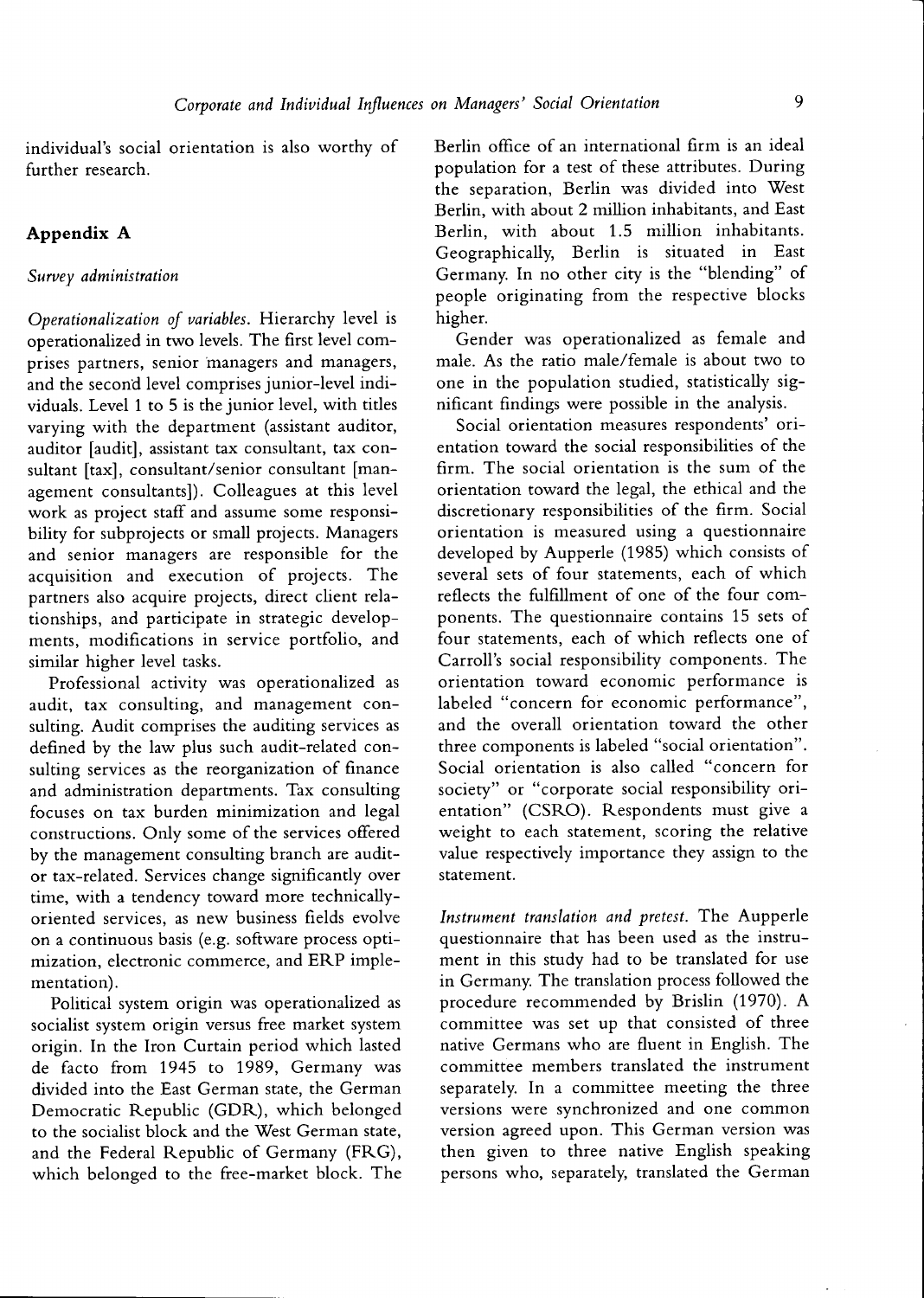version into English. In a second committee meeting the three English versions were compared to the original instrument. Only minor changes to were necessary. This updated version and the original English Aupperle instrument were sent to 20 bilingual persons. The respondents were asked to fill out the questionnaire in one language and to fill it out in the other language one week later, without referring to the answers of the first response. Sixteen persons returned the questionnaires. Evaluation of the English questionnaire showed Cronbach alphas of 0.98 (economic), 0.97 (legal), 0.92 (ethical), and 0.95 (discretionary orientation). The German questionnaire led to Cronbach alphas of 0.97 (economic), 0.95 (legal), 0.93 (ethical), and 0.92(discretionary orientation). These Cronbach Alphas were judged adequate to insure that the German instrument reflected the original English Aupperle questionnaire accurately.

*Reliability and validity.* Reliability was tested using Cronbach alpha. The alpha values calculated were 0.92 for the economic category, 0.91 for the legal category, 0.89 for the ethical category and 0.91 for the discretionary category. These levels are indicative of a good reliability indicator (Cortina, 1993). Validity was examined using a four-way ANOVA; this ANOVA calculated the observed power as an indication for this extent. At the 0.05 significance level, this observed power is 0.986, indicating that the independent variables selected explain most of the variation.

#### **References**

- Aupperle, K. E., A. B. Carroll and J. D. Hatfield: 1985, 'An Empirical Examination of the Relationship between Social Responsihility and Profitability', *Academy of Management Journal* 28(2), 446-463.
- Babhie, E.: 1992, *The Practice of Social Research,* 6th ed. (Wadsworth Publishing Company, Belmont).
- Brislin, R. W.: 1970, 'Back-Translation for Cross-Cultural Research', *Journal of Cross-Cultural Psychology* 1(3), 185-216.
- Carroll, A. B.: 1979, 'A Three-Dimensional Conceptual Model of Corporate Performance', *Academy of Management Review* 4(4), 497-506.
- Carrol, A. B.: 2000, 'Ethical Challenges for Business in the New Millennium: Corporate Social Responsihihty and Models of Management Morality', *Business Ethics Quarterly* 10(1), 33-42.
- Clarkson, M. B. E.: 1988, 'Corporate Social Performance in Canada, 1976-1986', *Research in Corporate Social Performance and Policy* 10, 241-265.
- Collins, D.: 2000, 'The Quest for Improving the Human Condition: The First 1.500 Articles Puhlished in Journal of Business Ethics', Jowrna/ *of Business Ethics* 26, 1-73.
- Cortina, J. M.: 1993, 'What is Coefficient Alpha? An Examination of Theory and *Applications', Journal of Applied Psychology* 78(1), 98-104.
- Derry, R.: 1987, 'Moral Reasoning in Work-Related Conflicts', in W. C. Frederick and J. E. Post (eds.), *Research in Corporate Social Performance and Policy,* Vol. 9 (JAI Press, Greenwich, CT), pp. 25-49.
- Donaldson, T.: 1982, *Corporations and Morality* (Prentice-Hall, Englewood Cliffs, NJ).
- Duhinski, A. J., T. N. Ingram and W Rudelius: 1985, 'Ethics in Industrial Selling: How Product and Service Salespeople Compare', *Journal of the Academy of Marketing Science* 13(1), 160-170.
- Frederick, W. C. and J. Weber: 1987, 'The Values of Corporate Managers and their Critics: An Empirical Description and Normative Implications', in W. C. Frederick and J. E. Post (eds.). *Research in Corporate Social Performance and Policy,* Vol. 9 (JAI Press, Greenwich, CT), pp. 131-152.
- Holmes, S. L.: 1976, 'Executive Perceptions of Corporate Social Responsibility', *Business Horizons* 19, 34-40.
- Husted, B. W., J. B. Dozier, J. T. McMahon and M. W. Kattan: 1996, 'The Impact of Cross-National Carriers of Business Ethics on Attitudes ahout Questionable Practices and Form of Moral Reasoning', Paper presented at the annual meeting of the Academy of Management, Cincinnati, Ohio.
- Ibrahim, N. A. and J. P. Angelidis: 1994, 'Effect of Board Members' Gender on Corporate Social Responsiveness Orientation', *Journal of Applied Business Research* 10(1), 35-40.
- Ibrahim, N. A. and J. P. Angelidis: 1995, 'The Corporate Social Responsiveness Orientation of Board Members: Are There Differences between Inside and Outside Directors?', Jowrna/ *of Business Ethics* 14(5), 405-410.
- Izraeli, D: 1988, 'Ethical Beliefs and Behavior among Managers: A Cross Cultural Perspective', *Journal of Business Ethics 7,* 263-271.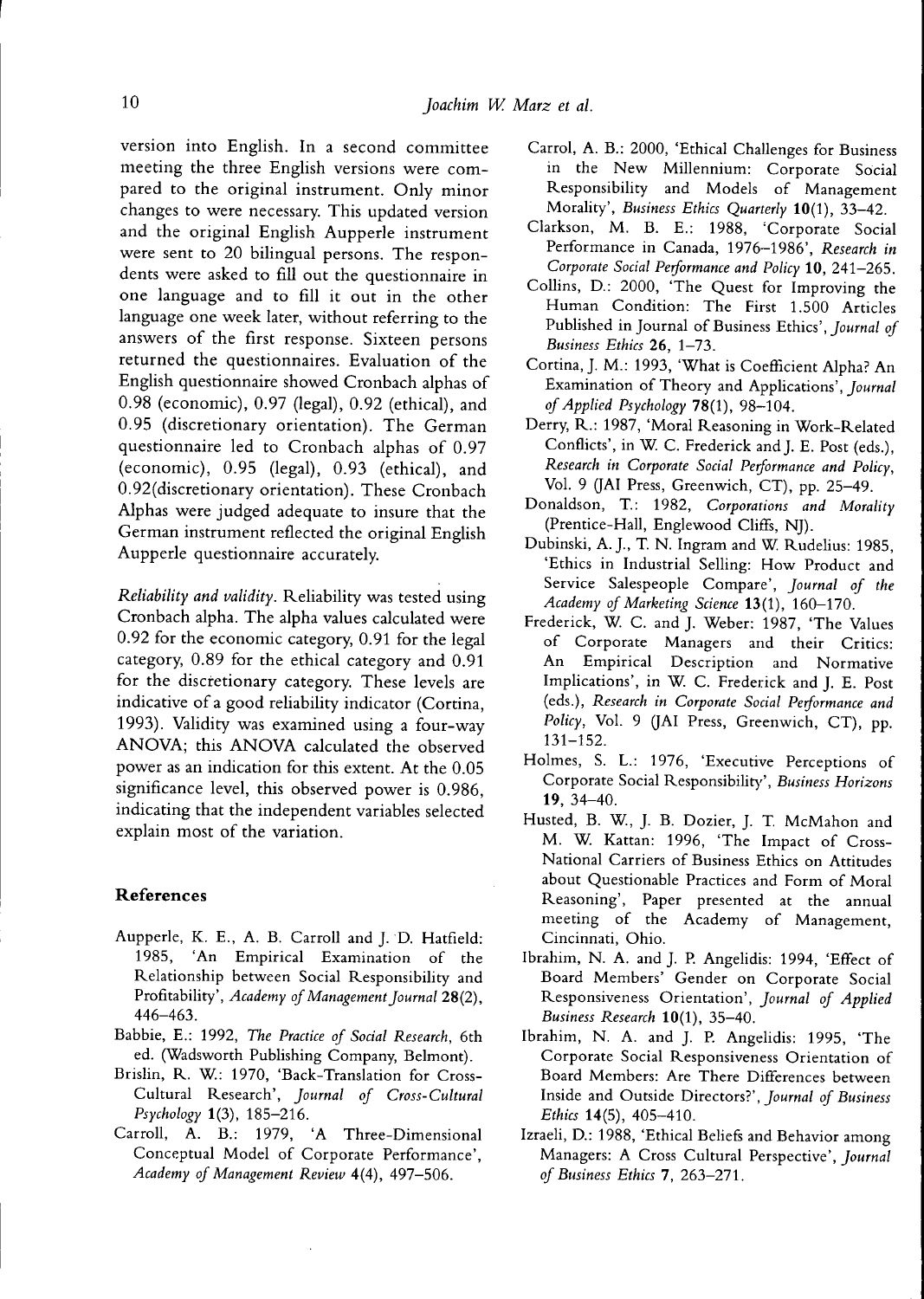- Kelley, L. and A. Whatley: 1987, 'Assessing the Effects of Culture on Managerial Attitudes: A Three Culture Test', *Journal of International Business Studies,* 17-31.
- Kidwell, J. M., R. E. Stevens and A. L. Bethke: 1987, 'Differences in Ethical Perceptions between Male and Female Managers: Myth or Reality?' *Journal of Business Ethics* 6, 489-493.
- Kram, K. E., R C. Yeager and G. E. Reed: 1989, 'Decisions and Dilemmas: The Ethical Dimension in the Corporate Context', in W. C. Frederick and J. E. Post (eds.). *Research in Corporate Social Performance and Policy,* Vol. 11 (JAI Press, Greenwich, CT), pp. 21-54.
- Libhy, B. and V. Agnello: 2000, 'Ethical Decision Making and the *Law', Journal of Business Ethics* 26, 223-232.
- Loe, T., L. Ferrell and P. Mansfield: 2000, 'A Review of Empirical Studies Assessing Ethical Decision Making in Business', Journal of Business Ethics 25, 185-204.
- Lowy, R. M., K. E. Aupperle and W. Acar: 1996, 'An Empirical Exploration of Social Responsihility across the Spectrum of Organizational Types', Paper presentation for the 1996 Academy of Management Meeting (Social Issues in Management Division).
- Lusch, R. E and G. R. Laczniak: 1987, 'The Evolving Marketing Concept, Competitive Intensity and Organizational Performance', *Journal of the Academy of Marketing Science* 15(3), 1—11.
- Maignan, I.: 2001, 'Consumers' Perceptions of Corporate Social Responsibilities: A Cross-Cultural Comparison', Jowma/ *of Business Ethics* 30, 57—72.
- Noelle-Neumann, E.: 1993, 'Die Jahre der Einheit [The Years of Unity]', *Politische Meinung* 38(289),  $4 - 14.$
- Ostlund, L. E.: 1977, 'Attitudes of Managers toward Corporate Social Policy', *California Management Review* 19(4), 35-49.
- Pollack, D.: 1997, 'Das Bedurfnis nach sozialer Anerkennung [The Need of Social Recognition]', *Aus Politik und Zeitgeschichte* 35(13), 35-41.
- Posner, B. Z. and W. H. Schmidt: 1984, 'Values and the American Manager: An Update', *California Management Review* 26(3), 202—216.
- Randall, D. M. and A. M. Gibson: 1990, 'Methodology in Business Ethic Research: A Review and Critical Assessment', *Business Ethics Quarterly* 9(6), 457-471.
- Ravlin, E. C. and B. M. Meglino: 1987, 'Issues in Work Values Measurement', in W. C. Frederick and J. E. Post (eds.). *Research in Corporate Social Performance and Policy,* Vol. 9 (JAI Press, Greenwich, CT), pp. 153-183.
- Rohin, D. and L. Bahin: 1997, 'Making Sense of the Research on Gender and Ethics in Business: A Critical Analysis and Extension', *Business Ethics Quarterly* 7, pp. 61-90.
- Trevino, L. K.: 1986, 'Ethical Decision Making in Organizations: A Person-Situation Interactionist Model', *Academy of Management Review* 11(3), 601-617.
- Veen, H.: 1997, 'Innere Einheit aber wo liegt sie? [Inner Unity - But Where Is It?]', *Aus Politik und Zeitgeschichte* 35(40), 22-38.

*Joachim W. Marz CeWe Color AG & Co OHC, 26133 Oldenburg, Cermany E-mail: marz@cewecolor.de*

*Thomas L. Powers Craduate School of Management, University of Alabama at Birmingham, Birmingham, Alabama 35294, U.S.A. E-mail: tpowers@uab.edu*

*Thomas Queisser Sacred Heart University at Luxembourg, L-2449 Luxembourg E-mail: queissert@sacredheart.edu*